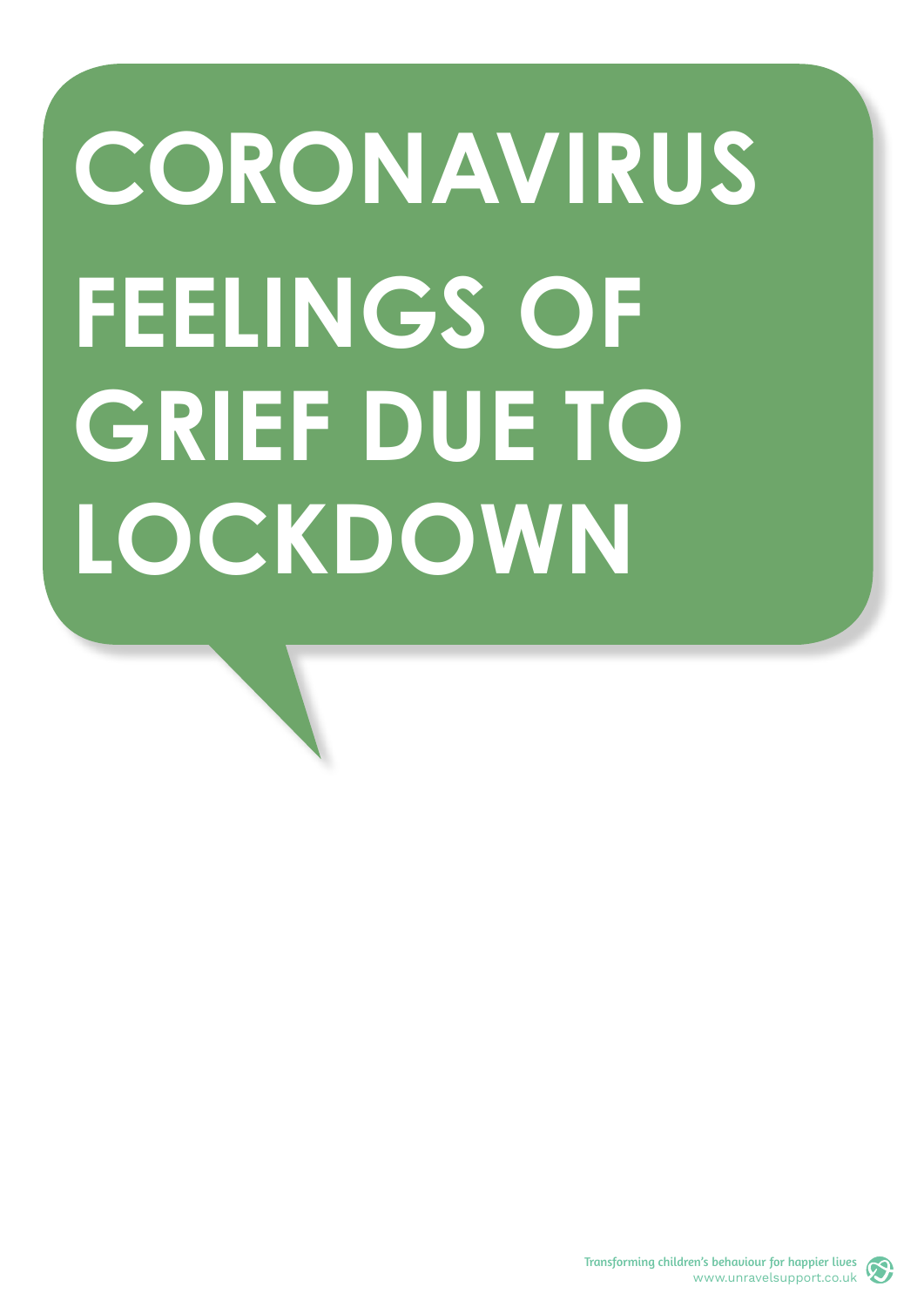#### Dear parent/carer

There are many emotions that we are feeling during this period of lockdown. We will undoubtedly have experienced periods of denial and possible disbelief in the early days, that this situation has come to what it has in such a short space of time. Some of those who are not fully participating in the current rules and guidelines could still be in this phase of thinking, although I think many of us would agree that it now resembles feelings of entitlement, especially this long into our psychological transition.

Feelings of sadness are due to the many changes that have happened in our lives, much of which is underpinned with feelings of loss. The loss and change of the lives we all had, the intensity of our relationships, our ability to work normally and, of course, the changes and loss in financial security. These losses are also likely to trigger feelings of anger about the current situation; the circumstances of restriction with a lack of freedom will inevitably lead to frustration at the very least.

Hopefully, on our better days, we feel like we are dealing with and accepting the situation better than we thought and even in lockdown, we are beginning to feel a new sense of normal. These emotional states, similar to the grief we feel when we lose a loved one, are certainly not experienced in an orderly manner. The motions of circumstantial grief can be also be chaotic. Our emotions jump from one state to another as we process the losses we are experiencing. We also have levels of apprehension and anticipation about what lies ahead for us all, which complicates our feelings further.

This anticipatory grief unsettles our sense of safety and security to what lies ahead. Even though we know this situation is temporary, it doesn't help ease these feelings now. It is important that we label what we are feeling and learn to sit with our negative emotions as they happen, so that that they move onwards. Resisting what we feel leads to a greater intensity of emotion, coupled with a desperation to get rid of them. Emotional freedom only occurs when we accept what we feel. So, name it, claim it and let the feeling move on from you. This will not only help with what you are feeling today, but how you feel after this situation has changed.

We are all doing the best we can under extremely challenging circumstances. Be patient, be kind and remember, this will change.

Take care.

The Unravel Team



Supporting you on behalf of your child's school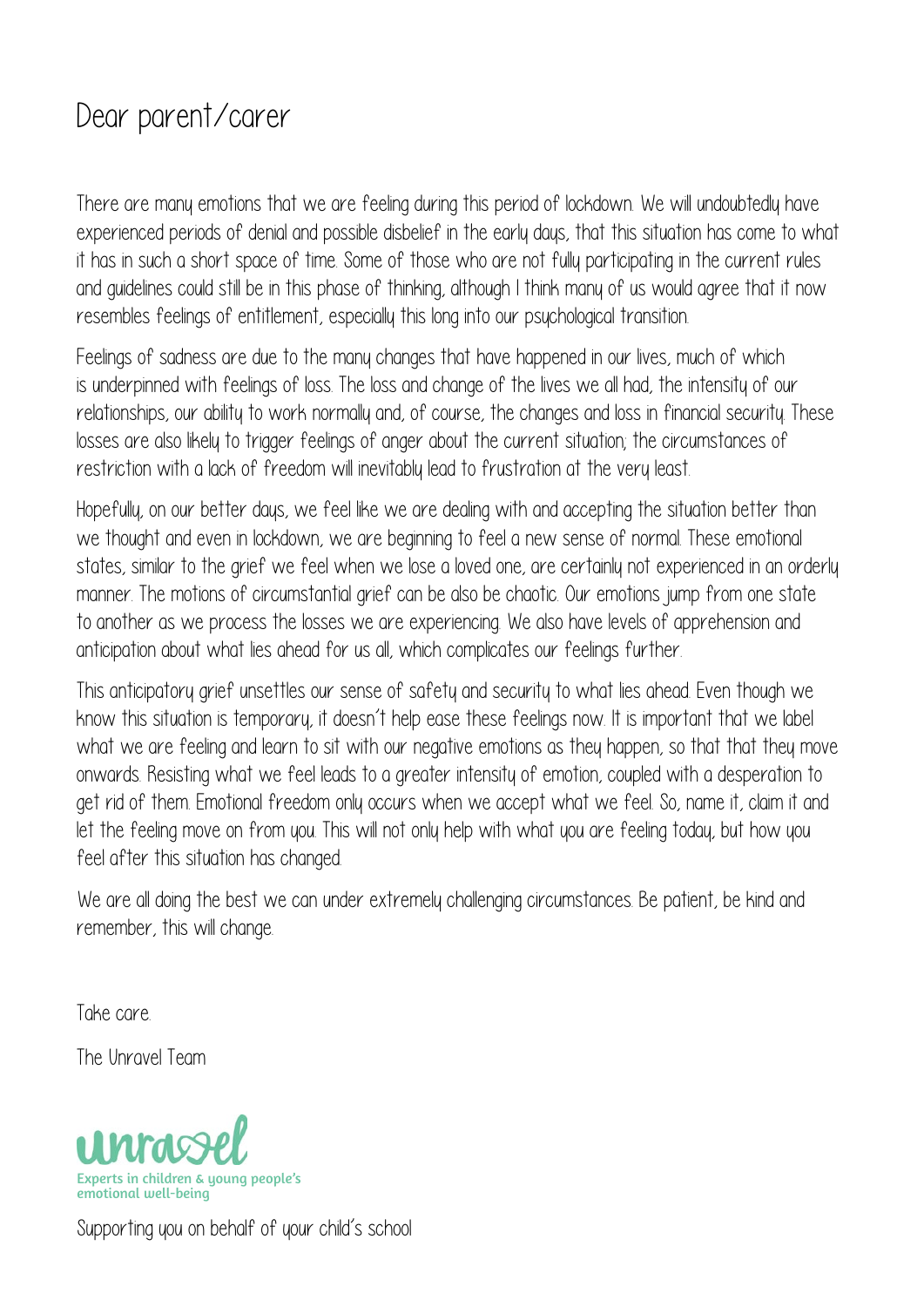#### **DEALING WITH FEELINGS OF CIRCUMSTANTIAL AND ANTICIPATORY GRIEF**

- Give yourself time to process what you are feeling. Name the emotions and try to sit with them for a while so that they move on from you
- Connect with your loved ones by sharing what you feel and be there for others, as they will be feeling it too. You are not on your own with this. These are collective feelings of grief
- Try to remember what you can control and let go of the things you can't
- Remember, this will change. Your emotions will change,  $\bullet$ your perspective on this will change, the situation will change
- **Try to find a sense of meaning in this process. What is it** teaching you? How might it change things for the better?
- **Conservation** Learn how to be together in this new situation. Talk, listen and, more importantly, look for things in common
- Be patient with your loved ones during lockdown. We  $\bullet$ can't distance ourselves from people and situations that might trigger negative feelings within us. Recognise other people's short fuses are as a result of the lockdown. Bite your lip, take yourself to another space and do your best to regulate your negative emotions for short-term and longer-term benefits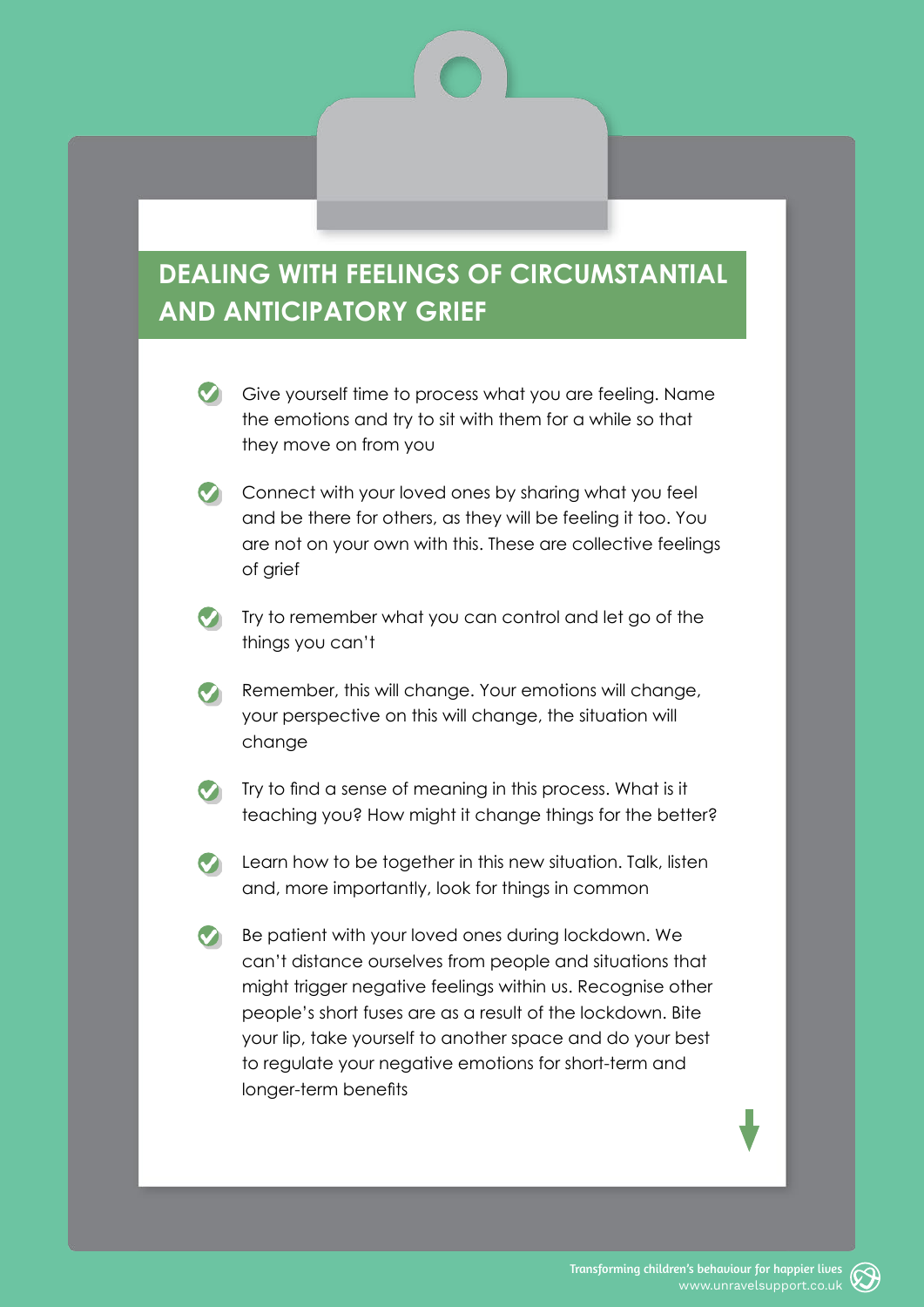#### **DEALING WITH FEELINGS OF CIRCUMSTANTIAL AND ANTICIPATORY GRIEF**



If your thoughts and feelings are racing ahead and activating feelings of anxiety and fear, try to notice where your thoughts are and gently bring them back to the present. Remember, in this moment you are okay



**C** Activate greater compassion for yourself and others. This isn't a time to give too much time to our critical mind. Be kind, you are doing your best